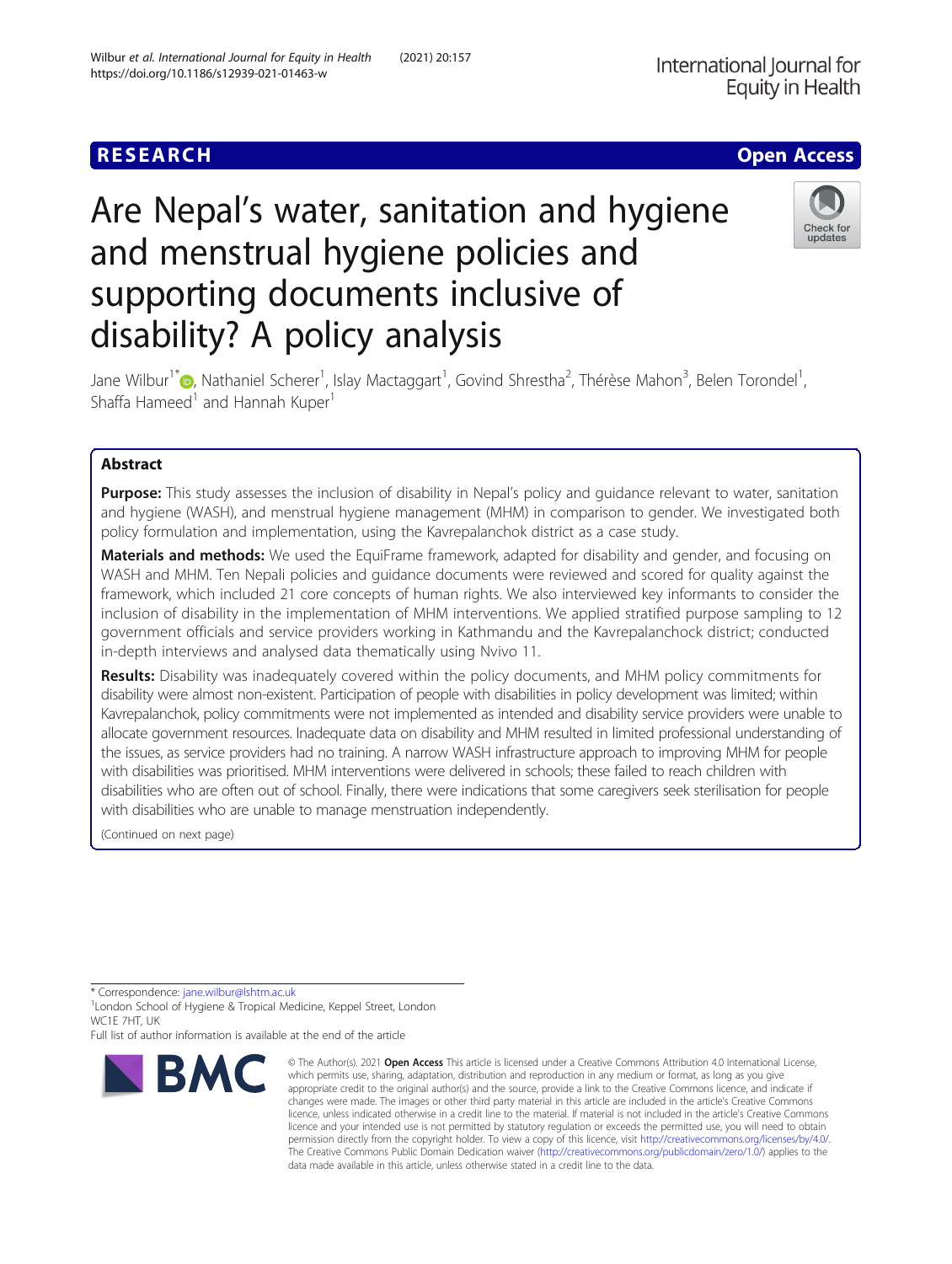## (Continued from previous page)

**Conclusion:** Though the Constitution of Nepal enshrines gender equality and disability inclusion, there are consistent gaps in attention to disability and MHM in policies and practice. These omit and exclude people with disabilities from MHM interventions. Investment is required to generate evidence on the MHM barriers faced by people with disabilities, which would then be drawn on to develop training on these issues for professionals to improve understanding. Subsequently, policy makers could include more concepts of human rights against disability in relevant policies and service providers could implement policy commitments as intended.

Keywords: Equiframe, Disability, Gender, Menstrual hygiene management, Policy analysis, Qualitative research

## Introduction

In 2017, approximately 26% of women globally (1.9 billion) were of menstruating age [\[1](#page-11-0)]. However, many of these people – particularly those living in low- and middleincome countries (LMICs) – have poor menstrual hygiene management (MHM) (Table 1).

Inadequate MHM can negatively affect girls' education [[4\]](#page-11-0) and employment [[5](#page-11-0), [6](#page-12-0)], and increase the risk of sexual violence and coercion, as well as sexual and reproductive diseases [\[7](#page-12-0), [8\]](#page-12-0). A growing body of evidence highlights the additional barriers to MHM that people with disabilities face, including inaccessible water, sanitation and hygiene (WASH) facilities, lack of relevant MHM information, and inappropriate menstrual hygiene products [[9,](#page-12-0) [10\]](#page-12-0). Additionally, where people with disabilities require support from others to manage their menstruation, caregivers receive limited guidance or support about how to do this  $[11–15]$  $[11–15]$  $[11–15]$ . Consequently, caregivers may feel isolated and stressed, which can result in poor MHM outcomes for the individual they support [\[9](#page-12-0)]. These concerns are important, as approximately 15% of the global population live with a disability  $[16]$  $[16]$ . However, there is a dearth of MHM interventions for people with disabilities and their caregivers, and this topic is still largely absent from global discourse on MHM. Similarly to WASH more broadly, addressing the issues around MHM requires a multi-sectoral response across health, education and disability [[4,](#page-11-0) [17,](#page-12-0) [18\]](#page-12-0).

The definition of MHM in Table 1, focuses on the knowledge and behaviours necessary for adequate menstrual hygiene, including personal hygiene (using clean menstrual materials, and changing and washing them when needed) and public hygiene behaviours (safe

Table 1 Definition of Menstrual Hygiene Management

disposal of used menstrual materials). Consequently, MHM tends to be referenced within WASH policies, strategies and plans, which are vital to align national priorities with the health and wellbeing needs of the population. These documents stipulate how government, development partners, civil society and the private sector should collaborate and utilise available resources effectively and efficiently. However, in many low-and middleincome countries WASH policies are not always implemented as intended for a variety of reasons, including limited capacity of service providers to absorb allocated funds, inadequate monitoring of service provision by the government and a lack of demand from citizens [\[19](#page-12-0)]. Additionally, women and girls with and without disabilities commonly experience discrimination and inequalities in relation to WASH and MHM [[20\]](#page-12-0). Discriminatory processes must be identified and understood and then addressed in policies and programmes.

In many parts of Nepal, menstrual behaviours are shaped by socio-cultural restrictions and taboos, which in-hibit MHM [\[21,](#page-12-0) [22](#page-12-0)]. To combat this, Nepal has worked to integrate gender within WASH policy development and implementation, such as ensuring gender segregated toilets that include MHM facilities are constructed in schools, and ensuring women hold leadership positions in WASH management structures. However, there has not been an assessment of the extent to which the MHM needs of people with disabilities are included in the Government of Nepal's relevant policies and supporting documents, and how they are implemented. This study aims to fill that gap.

## **Methods**

## Study aims and objectives

Our study sits within the wider Disabling Menstrual Hygiene Barriers research which aims to investigate and address the barriers to MHM that young people with disabilities face in the Kavrepalanchok (hereafter referred to as Kavre) district, Nepal [\[23\]](#page-12-0).

This study aimed to review the extent to which the needs of people with disabilities are included in Nepal's policy documents related to MHM and WASH, and explore how these policy commitments are implemented,

In 2012, the WHO and UNICEF Joint Monitoring Programme (JMP) for drinking water, sanitation, and hygiene defined MHM as: 'Women and adolescent girls using a clean menstrual management material to absorb or collect blood that can be changed in privacy as often as necessary for the duration of the menstruation period, using soap and water for washing the body as required, and having access to facilities to dispose of used menstrual management materials. They understand the basic facts linked to the menstrual cycle and how to manage it with dignity and without discomfort or fear' [\[2\]](#page-11-0). MHM also involves addressing harmful societal beliefs and taboos surrounding the issue [[3\]](#page-11-0).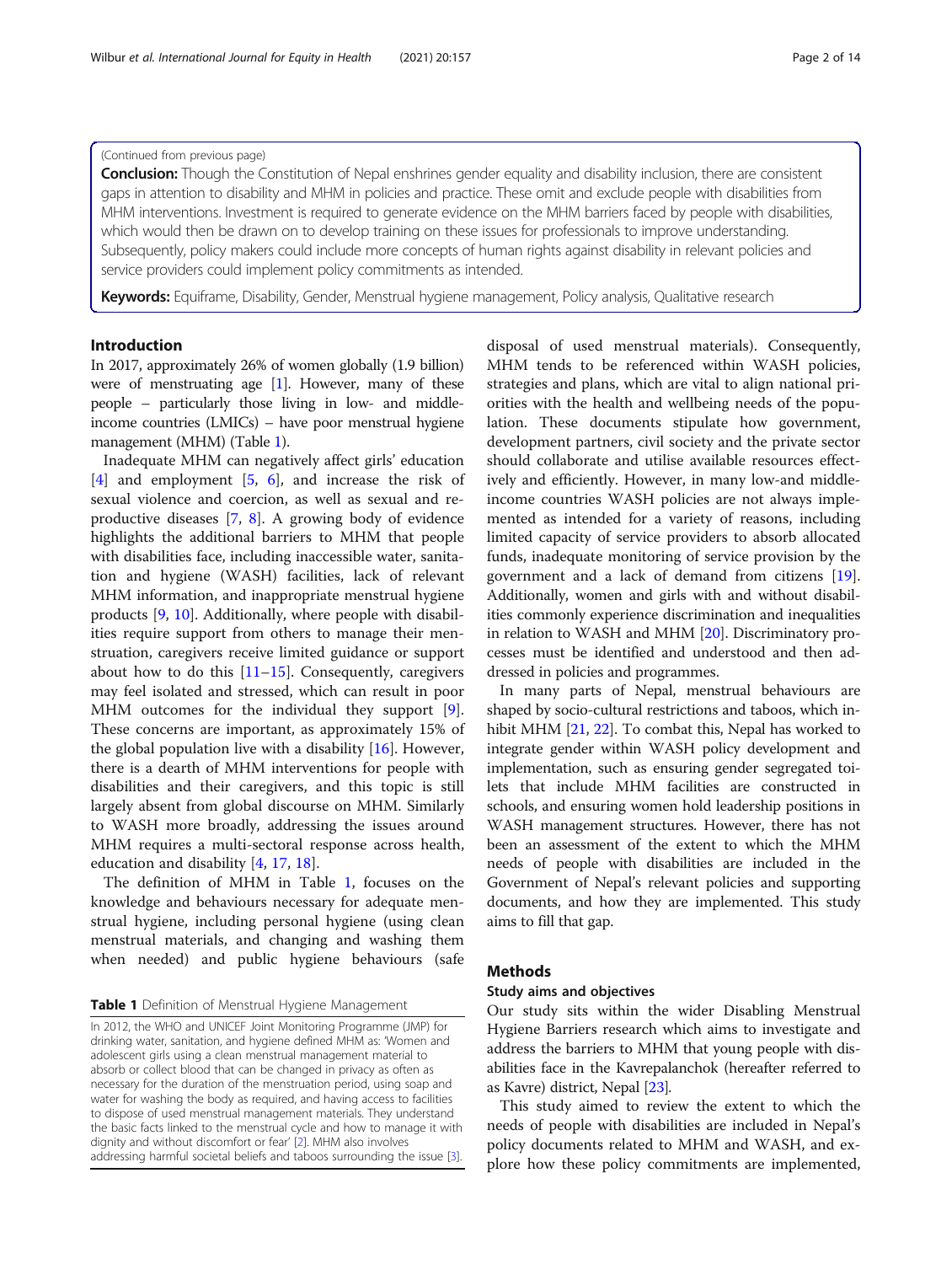using the Kavre district as a case study. It will meet this aim by answering two linked research questions: 1) are Nepal's policies, strategies and guidance related to MHM equally committed to disability and gender, and 2) to what extent is disability included in the implementation of MHM interventions in the Kavre district. The first question is answered by conducting a policy analysis of relevant documents, and the second by carrying out a qualitative study.

## Policy analysis: materials and methods Search strategy

We followed Arskey and O'Malley's methodological framework to review the literature: after identifying the research questions, we identified relevant studies [\[24](#page-12-0)]. We targeted WASH policy documents, as these incorporate personal and public hygiene behaviours (including MHM). Education and health policy documents were also included because existing literature identifies that these sectors are central to improving MHM [[4](#page-11-0), [25,](#page-12-0) [26](#page-12-0)]. Eligible documents were government policies, strategies and guidelines, and Non-Government Organisations' (NGO) training materials to support policy implementation, which were expected to be relevant to MHM. No date range was applied, but all policies and supporting documents had to be drafted or in use.

Searches were conducted across four databases (PubMed, Medline, Global Health and Embase), but no relevant materials were identified. Consequently grey literature were identified through an online review, reference mining of existing documents analysing MHM policies and commitments in Nepal [\[27](#page-12-0), [28\]](#page-12-0), and through consultation with key actors involved in influencing national MHM policy and practice. Although the methodologies used in grey literature documents are not as rigorous as those in peer-reviewed articles, they are invariably developed by practitioners and service providers who have extensive knowledge of the local context, issues and possible solutions. WaterAid Nepal sourced materials that were not available online. The draft MHM policy [[29\]](#page-12-0) was only available in Nepali, so was translated through Google Translate. This was sent to a Nepali speaker who compared it to the original document. Any inaccuracies were corrected in the Google Translate version and this was included in the policy analysis. Table 2 presents the included materials.

#### Data extraction and analysis

The EquiFrame is a systematic policy analysis framework, which evaluates the extent to which 21 core concepts of human rights and 12 vulnerable groups are included in health policy documents [[30](#page-12-0)]. Each core concept of human rights has key questions and key language to support consistent understanding and scoring against policy content. For instance, the key question for the core concept, Individualised services is: 'does the policy support the rights of vulnerable groups with individually tailored services to meet their needs and choices?'; its key language is: 'vulnerable groups receive appropriate, effective, and understandable services' [\[31](#page-12-0)]. Each reference to a core concept is awarded a quality of commitment score of 1 to 4:  $1 =$  concept only mentioned; 2 = concept mentioned and explained; 3 = specific

| Table 2 Included materials in the policy analysis |  |
|---------------------------------------------------|--|
|---------------------------------------------------|--|

| No.            | Author                                                                                                | <b>Date</b> | <b>Title</b>                                                                           | Document type |
|----------------|-------------------------------------------------------------------------------------------------------|-------------|----------------------------------------------------------------------------------------|---------------|
|                | Government of Nepal, Ministry of Physical<br>Planning and Works                                       | 2009        | National Urban Water Supply and Sanitation Sector Policy                               | Policy        |
| 2              | Ministry of health and population                                                                     | 2014        | National Health Policy 2071, unofficial translation, draft ver.1<br>as of 08 Aug 2014  | Policy        |
| 3              | Government of Nepal, Ministry of Urban<br>Development                                                 | 2014        | National Water Supply and Sanitation Policy 2014 DRAFT                                 | Policy        |
| $\overline{4}$ | Government of Nepal, Ministry of Health                                                               | 2015        | National adolescent health and development strategy 2015                               | Strategy      |
| 5              | Government of Nepal, Ministry of Health<br>and Population                                             | 2015        | Nepal Health Sector Strategy 2015-2020                                                 | Strategy      |
| 6              | Government of Nepal, Ministry of Education                                                            | 2016        | School sector development plan 2016/17-2022/23                                         | Strategy      |
| 7              | Nepal Fertility Care Center                                                                           | 2017        | Integrating MHH in school health program                                               | Training      |
| 8              | Government of Nepal, Ministry of Water<br>Supply and Sanitation Sector Efficiency<br>Improvement Unit | 2017        | Nepal Water Supply, Sanitation and Hygiene Sector<br>Development Plan (2017-2030)      | Strategy      |
| 9              | Government of Nepal, Ministry of Education,<br>Centre for education and human resource<br>development | 2018        | School WASH procedure                                                                  | Guidelines    |
| 10             | Government of Nepal                                                                                   | 2020        | राष्ट्रयि मयादिदत मष्ट्रहनावारी नीष्ट्रत २०७४ [MHH policy<br>draft - google translate] | Policy        |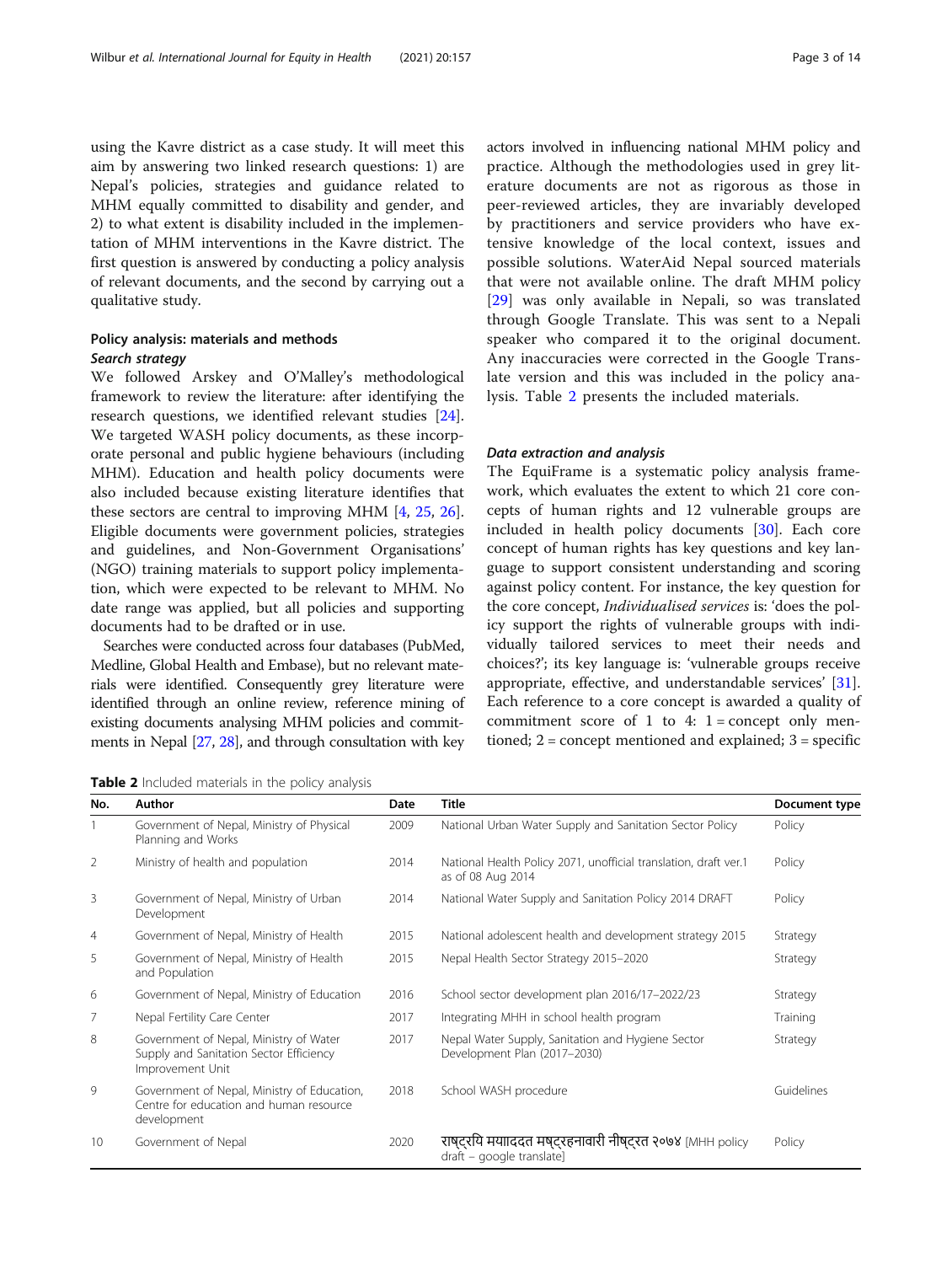policy actions identified to address the concept;  $4 =$ intention to monitor concept was expressed.

As our study focused on disability and gender, we adapted the EquiFrame tool to only focus on the inclusion of rights with regards to these two groups. We also refined the 21 core concepts of human rights key questions and key language to reflect WASH and MHM (see Additional files [1](#page-11-0) and [2](#page-11-0)). We applied the original Equi-Frame quality of commitment score continuum of 1 to 4. We also consulted the authors of the EquiFrame application manual, and they reviewed its content and endorsed its adaptation.

Guidance was developed for the review and scoring process to ensure consistency. To establish validity and reliability of the data, JW and NS independently assessed the content of each policy document for the inclusion of information relevant to the 21 core concepts, and scored each reference. Any differences were discussed before agreeing final scores. Data was captured across disability and gender, WASH and MHM for all materials.

Each reference that scored 3 or 4, was deemed 'high quality', as the information provided specific actions points and intention to monitor. For instance, the following text from the School Sector Development Plan referenced Capability based services, Integration and Efficiency against gender, WASH and MHM. Each reference to these core concepts were awarded 3 because specific actions are identified.

"Nominate WASH focal teachers and menstrual hygiene management female teachers in all schools, for coordinating, planning, resource mobilisation, and monitoring of school WASH activities and facilities in coordination with school WASH coordination committees" [[32](#page-12-0)].

The percentage of the 21 core concepts referenced at least once, and the average score of each reference were presented for each document. To estimate the overall quality of commitments made to human rights, data was then aggregated across all documents to show the average score and total proportion of references made to each core concept.

## Qualitative study: materials and methods Study site

Nepal was selected as the study focus due to the widely documented sociocultural restrictions and taboos surrounding menstruation and because the Government of Nepal is committed to improving gender equality in WASH [\[33](#page-12-0)–[36\]](#page-12-0). Kathmandu and the Kavre District were selected as the study sites for the qualitative interviews. Kathmandu was selected as it is the administrative capital of Nepal, and the Kavre district was selected because it was already chosen as the Disabling Menstrual Hygiene Barriers research study site [\[23\]](#page-12-0). Kavre is one of Nepal's 77 districts, with a population of 381,937, and estimated basic water coverage is 89%, whilst basic sanitation coverage is 98% [\[37\]](#page-12-0) (water and sanitation coverage is from unpublished data). Ethical approval for the study was granted by from the Research Ethics Committee and the Health Research Council of the authors' institutes.

## Study population and sample size

The study population and inclusion criteria comprised: 12 key informants, who were government officials or service providers, working at the national level in Kathmandu or at the district level, in the Kavre District, with a professional focus on WASH, MHM, health, education or disability (Table [3\)](#page-4-0). Topics explored were: involvement of civil society, and people with disabilities in policy discourse, development and implementation; mechanisms to monitor the implementation of policy commitments; knowledge of WASH and MHM requirements of people with disabilities, organisational focus on MHM for people with and without a disability, and support and guidance for service providers to deliver inclusive MHM interventions.

We applied stratified purposive sampling to government officials and service providers as we believed these constituted a fairly homogeneous sample [[38\]](#page-12-0). Key informants were selected through WaterAid Nepal's networks, and snowball sampling was applied to increase the sample (whereby participants identified other people to interview) [[39](#page-12-0), [40](#page-12-0)].

## Data collection methods and analysis

Written informed consent was obtained and witnessed from each participant before enrolment. An information sheet and consent form (in English or Nepali) was given to, or read out to the participants by the research team. Informed written consent was received from all participants.

In-depth interviews were undertaken at the participant's place of work and lasted up to 1 hour. With consent, interviews were conducted in person by the research team, in English or Nepali and were recorded on a voice recorder. Field notes were made after the interviews. The research team met at the end of each day to discuss potential bias in data collection and analyse the findings. Once data collection was complete, voice recordings were translated into English (where necessary) and transcribed. Transcriptions were checked for precision by Nepali research team members and WaterAid Nepal staff.

Data generated through interviews was analysed thematically, firstly against the adapted socio-ecological framework for MHM, which were then coded into smaller units based on the specific topics explored and experiences of participants [\[9](#page-12-0)]. Codes were developed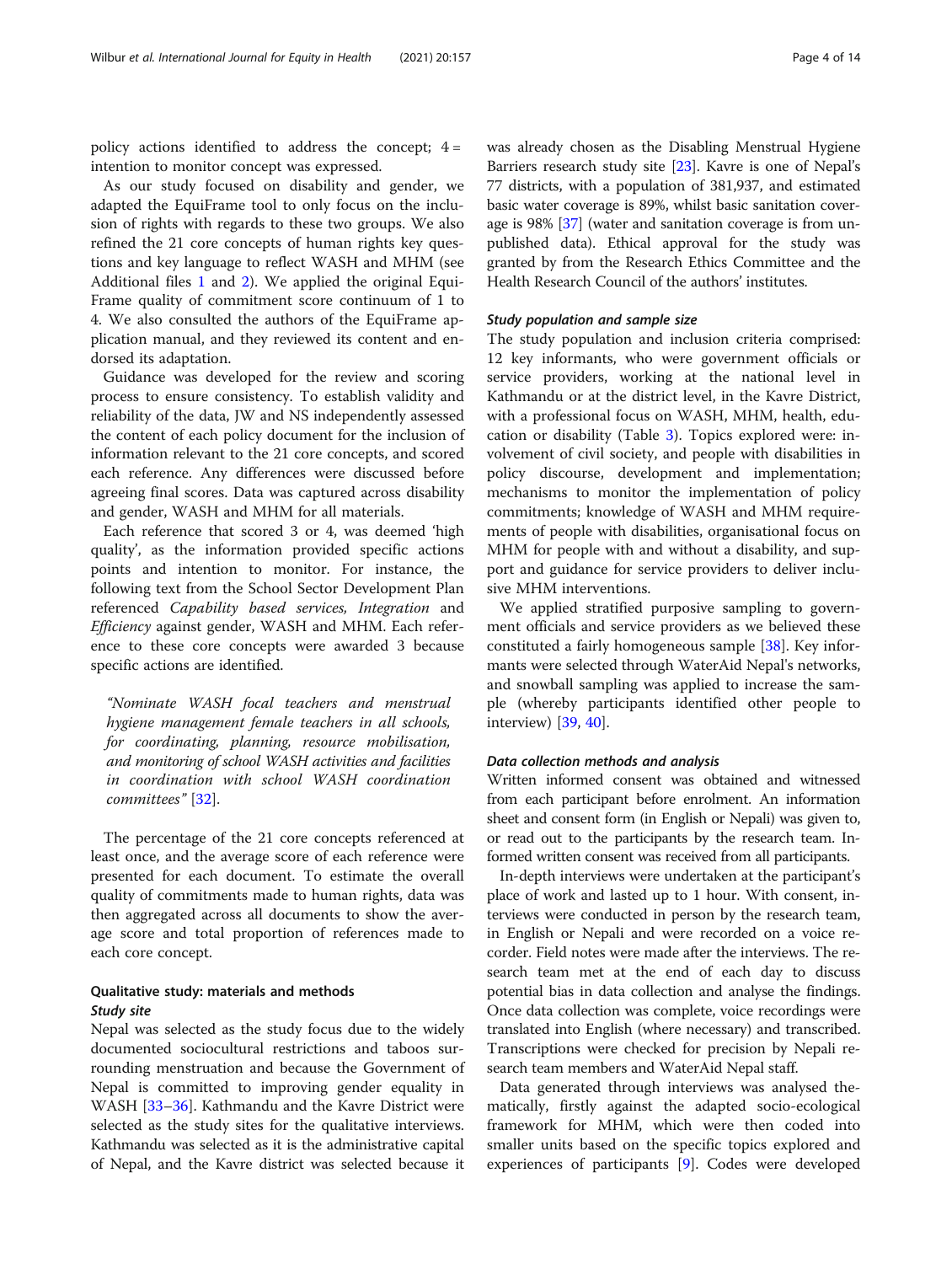| <b>Characteristics</b><br>Study population                                                               | $n = 12$ |
|----------------------------------------------------------------------------------------------------------|----------|
| Government official<br>Department of Water Supply and Sewerage, Kathmandu                                |          |
| Department of Education, Kathmandu                                                                       |          |
| Women, Children and Social Welfare, Kavre district                                                       |          |
| Federal Affairs and Local Governance, Kavre district                                                     |          |
| Service provider<br>Non-Government Organisation, Water, sanitation and hygiene, including MHH, Kathmandu |          |
| Non-Government Organisation, Sexual and reproductive health, including MHH, Kathmandu                    |          |
| Organisation for Persons with Disabilities, Disability, Kathmandu                                        |          |
| Healthcare provider, Health, Kavre district                                                              | 4        |
| Social mobiliser, Kavre district                                                                         |          |

<span id="page-4-0"></span>Table 3 Study population characteristics

iteratively: they were compared and connections between them were identified and analysed using NVivo 11. Co-authors reviewed the themes and analyses to ensure reliability; any differences were discussed before consensus of opinion was reached. Additionally, research findings were presented for discussion and validation with participants and key stakeholders at a meeting in Kathmandu.

#### Research team and training

Our all-woman qualitative research team consisted of the lead author, a Nepali Research Coordinator, and two Nepali Field Researchers who have a disability. The research team undertook a week-long training, led by the lead author and a LSHTM colleague on how to conduct ethical research on MHM with key informants, people who have a disability and their caregivers [[23\]](#page-12-0).

## Results

## The government of Nepal demonstrates high level commitment to progressively realising the right to water and sanitation for all its citizens

The Government of Nepal moved to federalism in 2015, to enable the division of powers between three independent tiers of government: Federal Ministries, Provincial Ministries and Local Governments [\[41\]](#page-12-0). Within the WASH sector the Federal Ministries are responsible for large infrastructure and revenue distribution to three tiers from the treasury; the Provincial Ministries are responsible for medium infrastructure and grants to the Local Government; and the Local Governments (rural and urban) ensure WASH services, small infrastructure and spend local revenue [\[41\]](#page-12-0).

The Constitution of Nepal sets out ambitions to be an inclusive state, which guarantees that all citizens have the right to equality, and the state is committed to Gender, Equality and Social Inclusion (GESI) within poverty reduction [[42](#page-12-0)]. Therefore, policies take account of existing power relations (e.g. between women and men, or social groups), and how these influence access to

resources and participation in decision-making mechanisms. Nepal also voted in favour of the United Nations Resolution on the human right to water and sanitation [[43\]](#page-12-0). Within WASH policies, gender, caste and ethnic groups, poverty, remoteness and disability are identified as the key issues in the GESI commitment [\[44](#page-12-0)].

Since the Sustainable Development Goals were set in 2015 (which includes hygiene within Target 6.2 under Goal 6: clean water and sanitation), progress using a multi-sectoral response to MHM has gained momentum [[45\]](#page-12-0). For instance, in 2015 a training package to integrate menstrual hygiene into school health programmes was developed [[46\]](#page-12-0); in 2016, the Water Supply Sanitation and Hygiene Sector Development Plan was launched which includes policy statements related to MHM [[44\]](#page-12-0); and in 2017 the Ministry of Water Supply and Sanitation formed a taskforce of government agencies and civil society organisations (with representation across disability, WASH and health) to draft a national policy on menstruation. Additionally, the WASH in Schools Procedure includes a ranking to measure MHM standards across different schools [[47](#page-12-0)]. Nepal's Water Supply, Sanitation and Hygiene Sector vision is 'improved public health and living standard of people of Nepal through safe, sufficient, accessible, acceptable, and affordable water, sanitation and hygiene services–any time, everyone and everywhere' [\[44](#page-12-0)].

## References made to core concepts of human rights across all policies and supporting documents

Ten policies, strategies, guidance and training documents were reviewed. Two of these did not include any reference to the core concepts of human rights for people with disabilities, and women and girls in relation to WASH: The National Adolescent Health and Development Strategy and the National Health Sector Strategy [[48](#page-12-0), [49\]](#page-13-0).

Table [4](#page-5-0) presents the frequency that each core concept from the adapted EquiFrame was referenced across the remaining eight documents (total references %) and the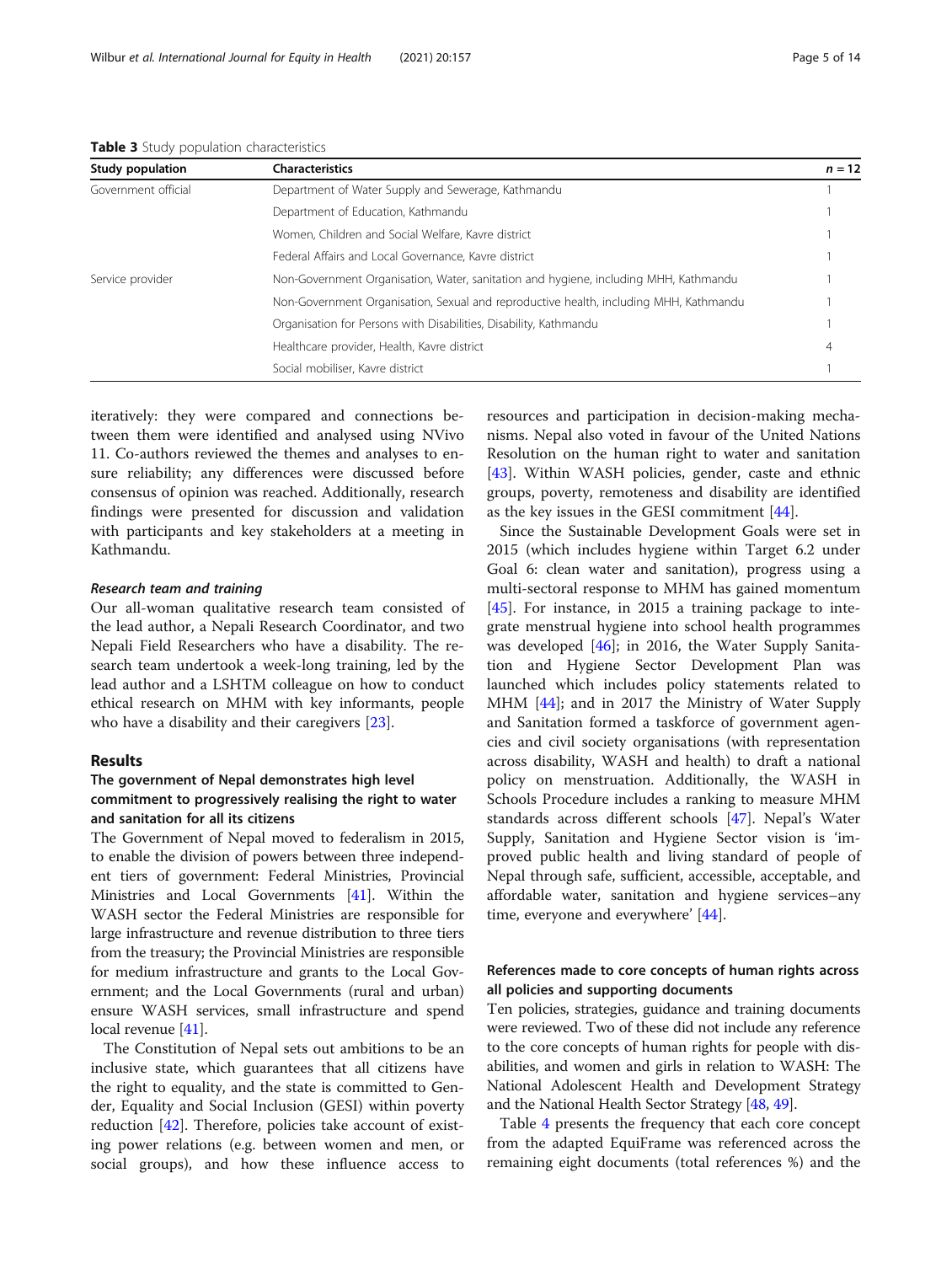<span id="page-5-0"></span>

| Core concepts             | Disability                 |                  |                                              | Gender                         |                  |                                               |                  |                                    | Proportion of total references to |
|---------------------------|----------------------------|------------------|----------------------------------------------|--------------------------------|------------------|-----------------------------------------------|------------------|------------------------------------|-----------------------------------|
|                           | $WASH (n = 33$ references) |                  | $= 2/33$<br>MHM within WASH (n<br>eferences) | $WASH$ ( $n = 241$ references) |                  | $(n = 148/241$ references)<br>MHM within WASH |                  | disability and gender (n = 274)    |                                   |
|                           | Total references (%)       | Average<br>score | Average<br>score<br>otal references (%)      | Total references (%)           | Average<br>score | Total references (%)                          | Average<br>score | Disability total<br>references (%) | references (%)<br>Gender total    |
| Non-discrimination        | 15%                        | 2.2              | $\circ$<br>0%                                | 11%                            | 23               | 8%                                            | 23               | 2%                                 | 10%                               |
| Individualised services   | 24%                        | 3.0              | 3.0<br>50%                                   | 19%                            | 2.9              | 26%                                           | 2.8              | 3%                                 | 17%                               |
| Entitlement/affordability | 0%                         |                  | ⌒<br>0%                                      | 3%                             | 2.9              | 3%                                            | 28               | $\infty$                           | 3%                                |
| Capability based services | 0%                         | $\circ$          | 0%                                           | 6%                             | 3.0              | 2%                                            | 3.3              | $\%$                               | 5%                                |
| Participation             | 0%                         |                  | C<br>0%                                      | 5%                             | 2.2              | ೫                                             | $\subset$        | 86                                 | 4%                                |
| Coordination of services  | 0%                         |                  | c<br>D%                                      | 0%                             | $\circ$          | 0%                                            | $\circ$          | $\frac{8}{6}$                      | 0%                                |
| Protection from harm      | 12%                        | 2.8              | ⌒<br>20%                                     | 10%                            | 2.8              | 9%                                            | 26               | $\frac{8}{6}$                      | 9%                                |
| Liberty                   | 0%                         |                  | ⊂<br>0%                                      | 0%                             | $\circ$          | 0%                                            | $\circ$          | 0%                                 | 0%                                |
| Autonomy                  | 60%                        | $\circ$          | $\circ$<br>3%                                | 1%                             | 3.0              | 1%                                            | $\frac{1}{2}$    | 8                                  | $\frac{5}{6}$                     |
| Privacy                   | 0%                         | $\circ$          | C<br>0%                                      | 1%                             | 2.0              | 1%                                            | 2.0              | 0%                                 | 10%                               |
| Integration               | 6%                         | 3.0              | $\frac{0}{4}$<br>50%                         | 3%                             | $\overline{31}$  | 4%                                            | 3.3              | 10 <sub>0</sub>                    | 3%                                |
| Contribution              | $\infty$                   | $\circ$          | O<br>0%                                      | $\infty$                       | $\circ$          | $\infty$                                      | $\circ$          | $\infty$                           | 0%                                |
| Family resource           | 0%                         |                  | C<br>0%                                      | $\frac{8}{6}$                  | $\circ$          | 196                                           | 3.0              | 68                                 | $^{86}$                           |
| Family support            | 60%                        | $\circ$          | ⊂<br>5%                                      | $\frac{9}{6}$                  | $\overline{C}$   | $\infty$                                      | $\circ$          | 68                                 | 1%                                |
| Cultural responsiveness   | 0%                         | $\circ$          | c<br>0%                                      | 0%                             | 2.0              | 196                                           | 2.0              | 0%                                 | 0%                                |
| Accountability            | 0%                         | $\circ$          | C<br>0%                                      | 0%                             | $\circ$          | 0%                                            | $\subset$        | 0%                                 | 0%                                |
| Prevention                | 60%                        |                  | O<br>5%                                      | 5%                             | $\overline{2}$ . | 9%                                            | 22               | 0%                                 | 5%                                |
| Capacity building         | 6%                         | 3.0              | O<br>20%                                     | 7%                             | $\overline{31}$  | 8%                                            | 3.2              | 10 <sub>6</sub>                    | 6%                                |
| Access                    | 36%                        | 2.9              | $\circ$<br>0%                                | 20%                            | 3.0              | 18%                                           | $\overline{31}$  | 4%                                 | 17%                               |
| Quality                   | 0%                         | $\circ$          | $\circ$<br>5%                                | 4%                             | 3.2              | 7%                                            | 3.2              | 60%                                | 4%                                |
| Efficiency                | 0%                         | $\circ$          | $\circ$<br>2%                                | 3%                             | $\overline{31}$  | 3%                                            | 25               | 0%                                 | 3%                                |
| Totals                    | 100%                       |                  | 100%                                         | 100%                           |                  | 100%                                          |                  | 12%                                | 88%                               |

Table 4 Frequency of references to cover concepts of human rights and average scores across all documents, and the comparison between disability and gender Table 4 Frequency of references to cover concepts of human rights and average scores across all documents, and the comparison between disability and gender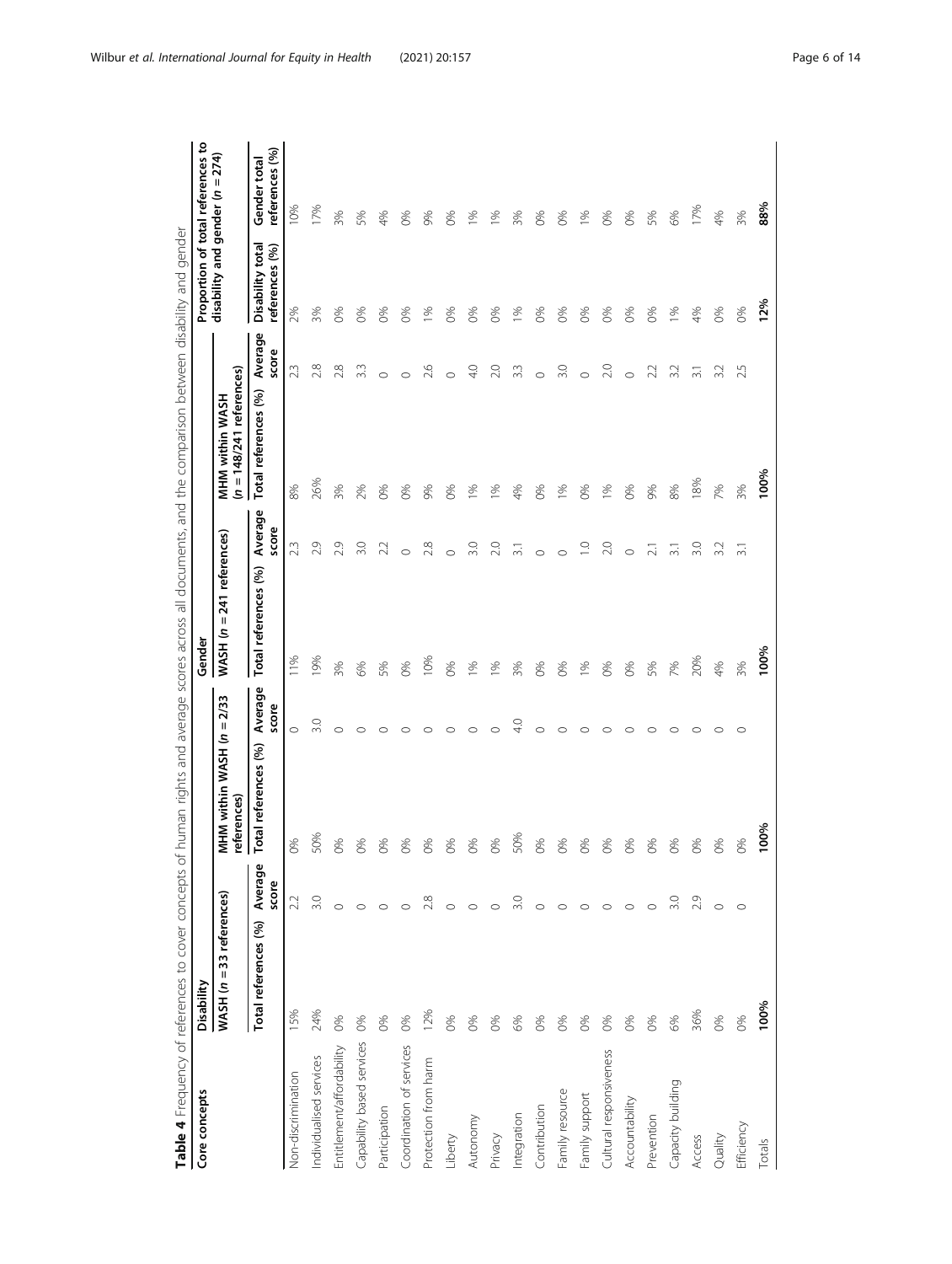quality of those references (average score), separately for disability and gender, WASH and MHM.

Out of 274 references to either gender or disability across all of the materials, 88% were related to gender and 12% were related to disability (Fig. 1). Specifically, within the 148 references to MHM, 99% were gender-related and  $1\%$  ( $n = 2$ ) were disability related (Fig. 2). Disability was referenced to 6 of the 21 core concepts of human rights, compared with 15 for gender. Across disability and gender, Access was most frequently mentioned (36 and 20% respectively). Highest quality references across all results were for Integration (average score 3.4) and Individualised Services (2.9). Family support received the lowest average score [[2\]](#page-11-0), meaning that overall, references to this core concept were not assigned specific policy actions or monitoring mechanisms.

Findings from the key informant interviews show that mechanisms are in place to ensure GESI in implementation of policies at the national and district level, including allocating budget from the national to district level to interventions targeting groups that may be marginalised. However, government officials at both the national and district level noted that policy implementation was weak. Reasons include: a lack of monitoring, inadequate staffing levels and budget allocation for inclusive WASH and MHM infrastructure; limited disability service providers, absence of training on MHM and disability and partial understanding of disability.





## Limited involvement of people with disabilities in policy discourse and development

The core concepts, Participation and Capability based services (the latter recognizes the capabilities of people with disabilities in implementation and management of WASH activities at an organisational level) were referenced against gender (5 and 6% respectively), but they were not referenced against disability in any document.

"Women's participation will be emphasized in all aspects of water supply and sanitation planning, implementation, management, operation and maintenance." [\[50](#page-13-0)] (page 12; scored Capability based services, Participation against gender).

Key informants stated that Organisations of Persons with Disabilities (OPDs) and disability service providers must actively be involved in policy discourse and development to ensure that GESI is included in national policies. Policy makers explained that it is 'compulsory' to incorporate disability in every policy.

"The Disability and Gender terminologies cannot be excluded while developing any policy. It is a national commitment, that we must include them" (National government official).

However, the involvement of people with disabilities in policy discourse and development was not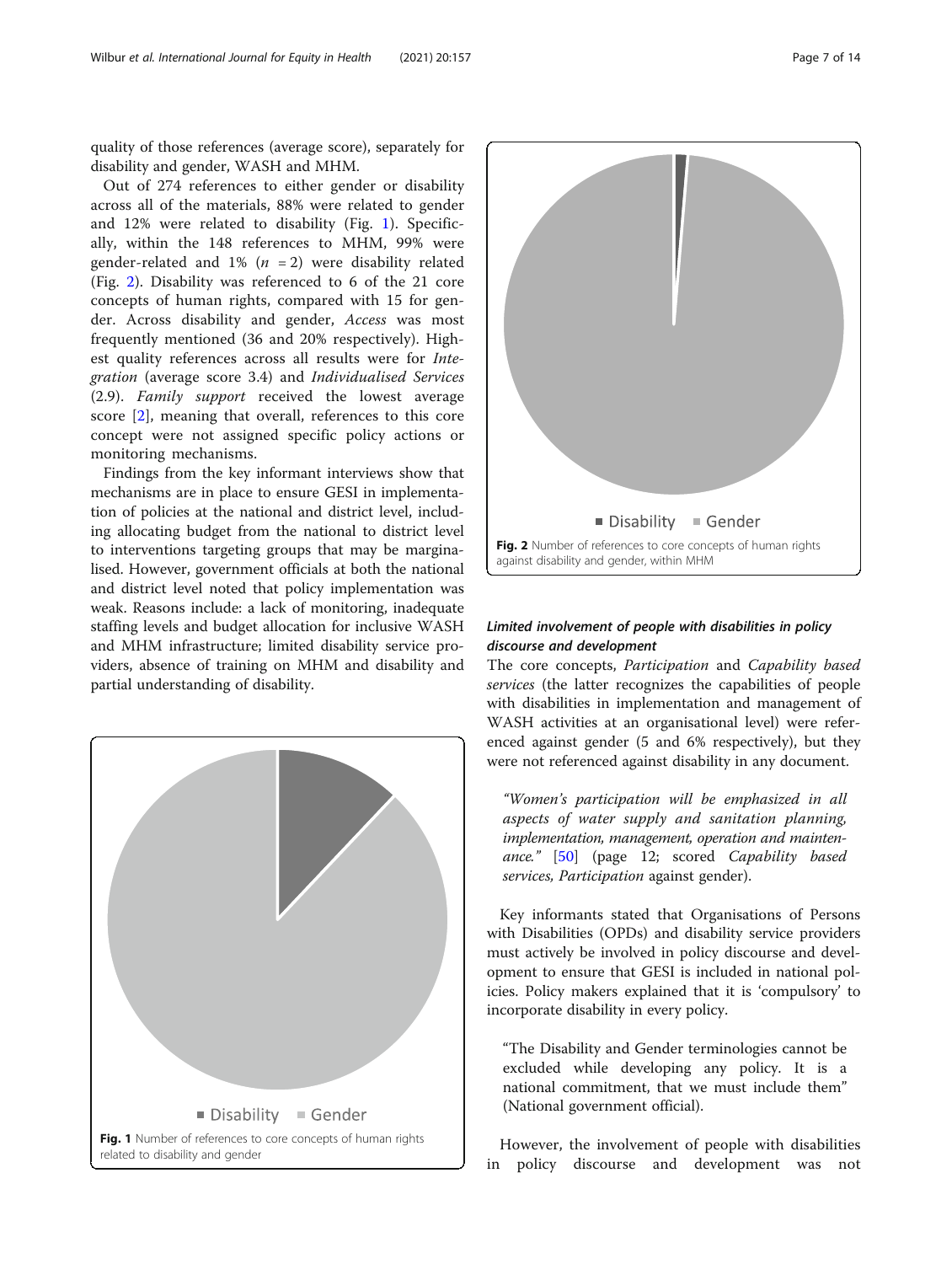enforced, and participants expressed concerns that the involvement of people with disabilities could be tokenistic.

" … unfortunately they are there because they were invited because someone thought it's important to see it" (Service provider, Kathmandu).

National level government officials reported that advice was sought from disability advisors (who did not have a disability) from within the relevant ministry. Reasons given for the lack of involvement of people with disabilities and OPDs in policy development included the protracted process of getting policies and guidelines signed off by the government, even without involving external groups.

## Inadequate policy monitoring, limited capacities and resources to implement policies at the district level

Across all documents reviewed Access (supports people with disabilities with physical and information access to WASH services) was most frequently mentioned (36%) against disability, and this was followed by Individualised services (24%) (which support the rights of people with disabilities with individually tailored WASH services to meet their needs, choices and impairments). Together these make up more than half (61%) of all references made to disability. Similarly for gender, Access receives nearly one quarter of all references (20%).

"For all schools to have functional water and sanitation facilities that are environmentally sound and user-friendly for children, boys and girls and differently-abled students and teachers." [[32](#page-12-0)] (page 63, scored Access and Individualised services against disability and gender).

With respect to disability and MHM, Individualised services and *Integration* were the only core concepts referenced.

"Provision of adequate and CGD-friendly [accessible] WASH services including hand washing with soap and MHM facilities." [[44](#page-12-0)] (page 39; scored Individualised services against disability and gender for WASH and MHM).

"The National Institute of Education shall make provision for the inclusion of the term of Menstruation in an inclusive manner and include it in government and non-government schools and non-formal education." [\[29\]](#page-12-0) (scored Integration against disability and gender for WASH and MHM).

However, these commitments were not realised: key informants reported that school latrines were not fully accessible and did not include incinerators to dispose of menstrual hygiene materials (incinerators were explicitly mentioned by the key informant as the expected disposal option). Reasons cited included inadequate budget allocation per unit, insufficient technical training for service providers and limited technical skills.

"The implementation is not that successful. [ ….] One of the problem was insufficient budget per unit. If you go to schools, you can see ramps but the ramps aren't wide enough, those are because of lack of experience and technical problems. [ ….]" (Service provider, Kavre district).

Accountability was not referenced at all against disability or gender in any policy or supporting document. However, national government officials reported that disability rights groups were involved in monitoring policy implementation at the district level, but district government officials explained that this did not happen. They also described inadequate staffing levels within the district government, and feeling over stretched by commitments across different sectors.

"…. proper manpower should be allocated in the VDC's [Village Development Committees] and Municipalities for formulating and implementing and monitoring of the policies. Also, the people working in the government offices should also be allocated specific sectors, a person cannot work in all sectors and look after all sectors. So, the policies and regulations are very weak" (District level government official).

## Limited disability service providers and outreach for people with disabilities at the district level

The core concept, Coordination of services was not referenced at all in any policy or supporting document in relation to disability or gender. Participants explained that MHM programmes in Kavre were delivered collaboratively by NGOs (including disability service providers), district government officials and healthcare workers. Government funds could be applied for by implementing organisations, but district government officials noted these were not often sought or applied for, partly because groups focussed on disability-inclusive development were not particularly active in the Kavre district, though they did exist.

"This financial year we were not able to work on any programs related to disabled people because [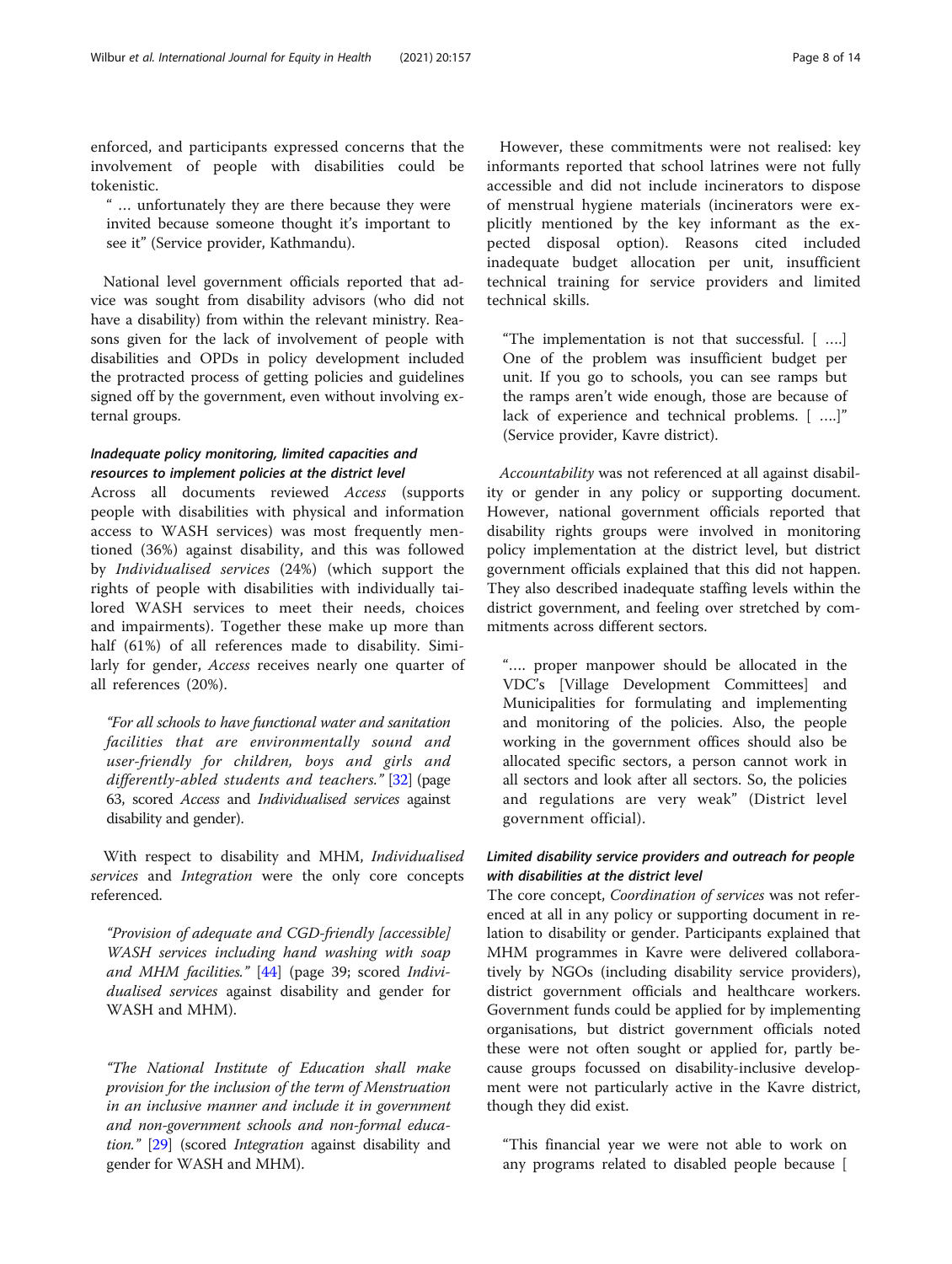….] the disabled people cannot make their own program, and the team responsible for developing programs for the disabled people were not active" (District level government official).

## A lack of data on MHM barriers faced by people with disabilities leads to limited professional training and support to address the issues

As part of commitments to GESI, training on MHM was delivered at the national and district levels by NGOs, which shows how MHM is becoming a more significant political priority in Nepal. At the national level, policy makers were involved in 'master trainer of trainer' programmes for MHM, in which people with disabilities were present. However, this training did not include awareness of the barriers to MHM that people with disabilities face. This disparity is reflected in the documents reviewed: with respect to MHM, Capacity building received 8% of references against gender, whilst it was not referenced at all in relation to disability. Furthermore, Quality (which highlights the need for evidence-based and professionally skilled practice) received 7% of references against gender, but was not cited against disability in any of the documents.

Among the key informants, there was a better understanding of the barriers to WASH facilities for people with mobility limitations than other impairment types.

"There hasn't been much work done for the menstrual hygiene management of disabled children. We have a provision for separate toilets for boys and girls, and about the disabled friendly toilets, there are ramps in the toilets" (National level government official).

Service providers, who were aware that disability needs to be integrated into MHM interventions, did not have the knowledge or tools to be able to support people with disabilities and their caregivers. One expressed frustration at their inability to do so.

"You know [people with intellectual impairments] take the pad and put it on their face. I just don't have an answer. It makes me feel very bad, but I don't have an answer. I have no idea about what to do about that. And there's so little information that's accessible to understand what to do" (Service provider, Kathmandu).

## Limited professional training and support leads to inadequate understanding of the issues

The national government official who completed the MHM awareness raising training for policy makers and service providers, which was attended by people with disabilities, noted that the interactions with these participants increased their awareness of disability, but that limited understanding of disability in Nepal is pervasive.

".. in Nepal there is poor understanding about people with disability. There is common understanding that people having problem with legs and limbs, or paralyzed people, they are treated as people with disabilities, but in my opinion people with visual or hearing impairment, people with backbone problems are not included in the disability groups" (National level government official).

A limited understanding of disability was clear through interviews with key informants in the Kavre district. For instance, when a healthcare worker was asked if they knew of any people with disabilities living in the district, they replied that there is one girl who has a physical impairment as well as: "a 11-12-year-old girl who has problems with her earlobes" (Service provider, Kavre district). One service provider in the Kavre district explained: "I don't have much knowledge on menstrual hygiene problems of disabled people."

## People with disabilities are marginalised within MHM interventions

District health care workers received MHM training from NGOs; they then trained health assistants and school teachers to teach school children to make menstrual materials, and dispose or reuse them hygienically. However, the training did not include disability and participants noted that very few children with a disability attended schools. Even though Non-discrimination was referenced 15% against disability across all documents, and Integration was one of the two core concepts referenced against disability with respect to MHM, there were no MHM outreach programmes for children with disabilities who were not in school. Reasons given by participants for this lack of representation were that children with disabilities did not attend those schools, and that people with disabilities were unable to travel to meeting locations. The core concept, Entitlement/affordability was not referenced against disability in any document.

Researcher: Were there children with disabilities in the [MHM training] programmes?

Participant: No. Because most of the participants were girls from the schools in our ward, and there were no disabled girls in those schools. We don't know much about disabled girls because they can't be present themselves in all the programs (Service provider, Kavre district).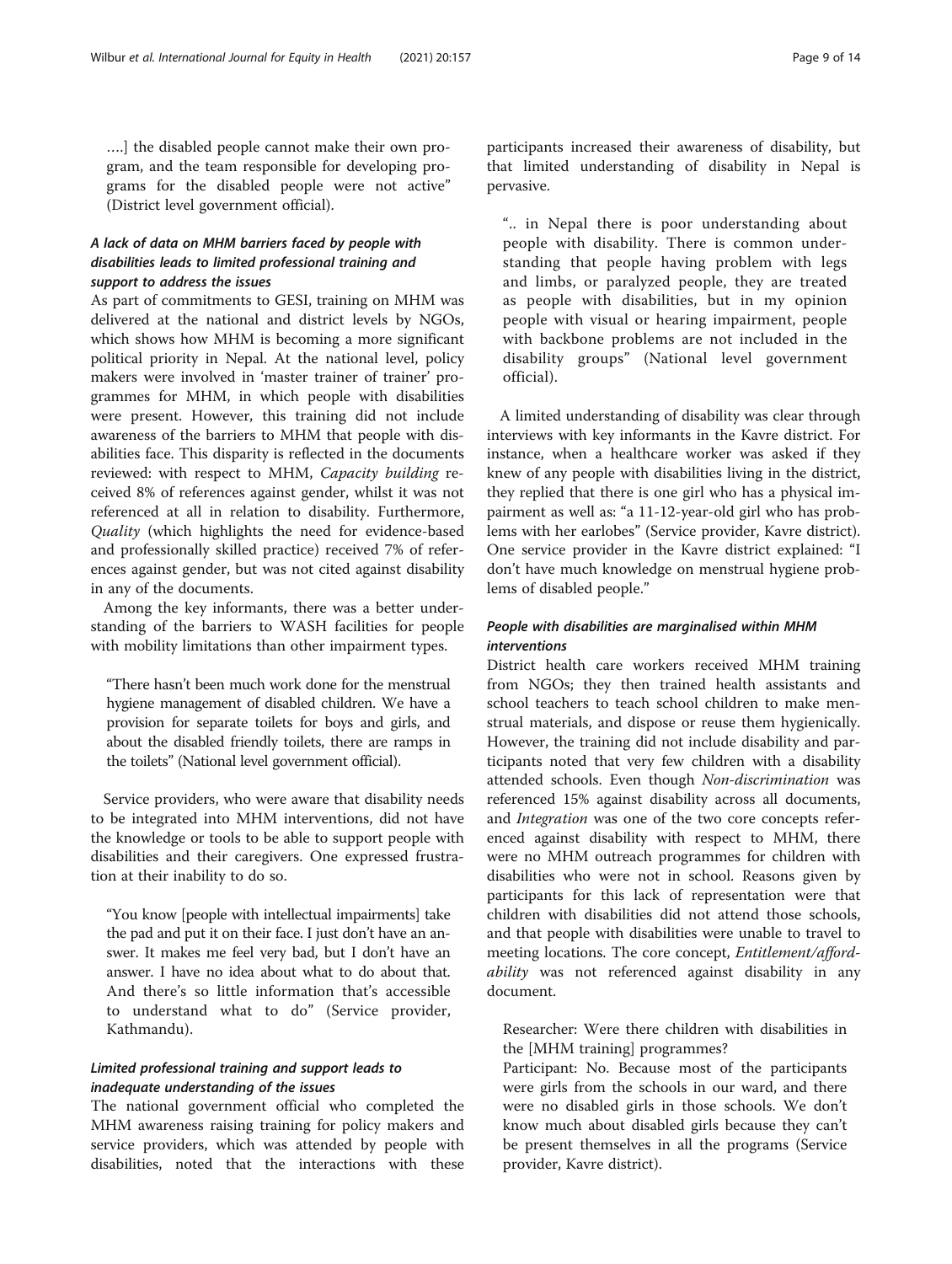Protection against harm was referenced 12% with respect to disability in the documents reviewed, but three service providers reported being approached regularly by family members of people with disabilities seeking to cease menstruation.

Researcher: Have you ever been asked about sterilization?

Participant: Yes. That is the one of the often question the parents ask me. The caretaker and parents want disabled women to get surgical sterilization so that there is no problem of taking care of menstruation and no risk of unwanted pregnancy (Service provider, Kathmandu).

Medical records on sterilisation of people with disabilities were sought, but could not be obtained. Service providers in Kavre reported that caregivers felt that menstruation was pointless for people with disabilities as they will never be married, or be able to understand how to manage menstruation. One service provider expressed agreement.

"First, most of the disabled girls don't know about menstruation, they don't know [what] menstruation is, what hygiene is. They even take out the sanitary pads their parents put on them. So, for the mentally disabled girls, menstruation doesn't make sense for them" (Service provider, Kavre district).

The value-based language used by the participants is of particular note: "so that there is no problem of taking care of menstruation", and "menstruation doesn't make sense for them". Autonomy (supports the right of people with disabilities to exercise choice or control of what happens to them), Family resource and Family support (recognizes individual members of people with disabilities may have an impact on the family members requiring additional support from WASH services) are not referenced at all in relation to disability in any of the documents reviewed.

## **Discussion**

This study aimed to review the extent to which the needs of people with disabilities are included in Nepal's policies and supporting documents related to MHM and WASH, and explores how these policy commitments are implemented, using the Kavre district as a case study. The Government of Nepal is committed to progressively realising the right to water and sanitation for all its citizens, demonstrated through its national level commitment to GESI. However, disability rights receive inadequate attention in policies and supporting documents compared to gender. Within WASH, MHM

policy commitments for people with disabilities is almost non-existent. This translates into practice: people with disabilities are marginalised within MHM interventions.

Existing evidence demonstrates that a dearth of data about the barriers to MHM that people with disabilities and their caregivers face, leads to a lack of awareness, understanding, support and guidance for MHM and disability [[9,](#page-12-0) [51](#page-13-0)]. Our study reflects these patterns, and this can be tracked through an absence of: 1) rights for people with disabilities with regards to MHM in national policies and supporting documents, 2) professional training and support for service providers, and 3) professional understanding of the issues.

Our policy analysis of relevant documents reveals that, when compared to gender, disability is excluded in national policies and supporting documents. Additionally, a more holistic strategy to improving gender equality (which includes promoting women's leadership and redressing gender power inequalities) is applied within Nepal's commitment to GESI. For instance, when comparing references of core concepts of human rights between disability and gender in policies and supporting documents: gender receives 88% of references across a much broader spread of commitments to core concepts than is seen for disability. Additionally, there are only two references made to disability and MHM in all documents, compared to 148 for gender and MHM. Therefore, the impact of not having their MHM needs addressed may compound the double discrimination experienced by women and girls with disabilities compared to boys and men with disabilities.

An assumption could be made that if MHM is included within a policy document, then gender equality is addressed. However, meeting the needs of women and girls who menstruate is an important step towards gender equality, but it is only a component of it. Identifying which of the core concepts within the EquiFrame are referenced provides a valuable tool for interrogating strengths and gaps in policy documentation. For instance, transformative gender approaches include ensuring women and girls receive specific, appropriate and effective MHM services, with reasonable adjustments made/supported, when necessary (Individualised Services), but also that women and girls hold leadership positions with decision making responsibilities, and they are supported to perform these roles if required (Capability Based Services); government structures support sex and age disaggregated data (Quality), and hygiene facilities, goods and services are respectful of ethical principles and culturally appropriate (Cultural responsiveness). Therefore, gender equality requires references to a broad spread of core concepts of human rights. This is mirrored in disability inclusion. It is not enough to ensure MHM facilities are accessible for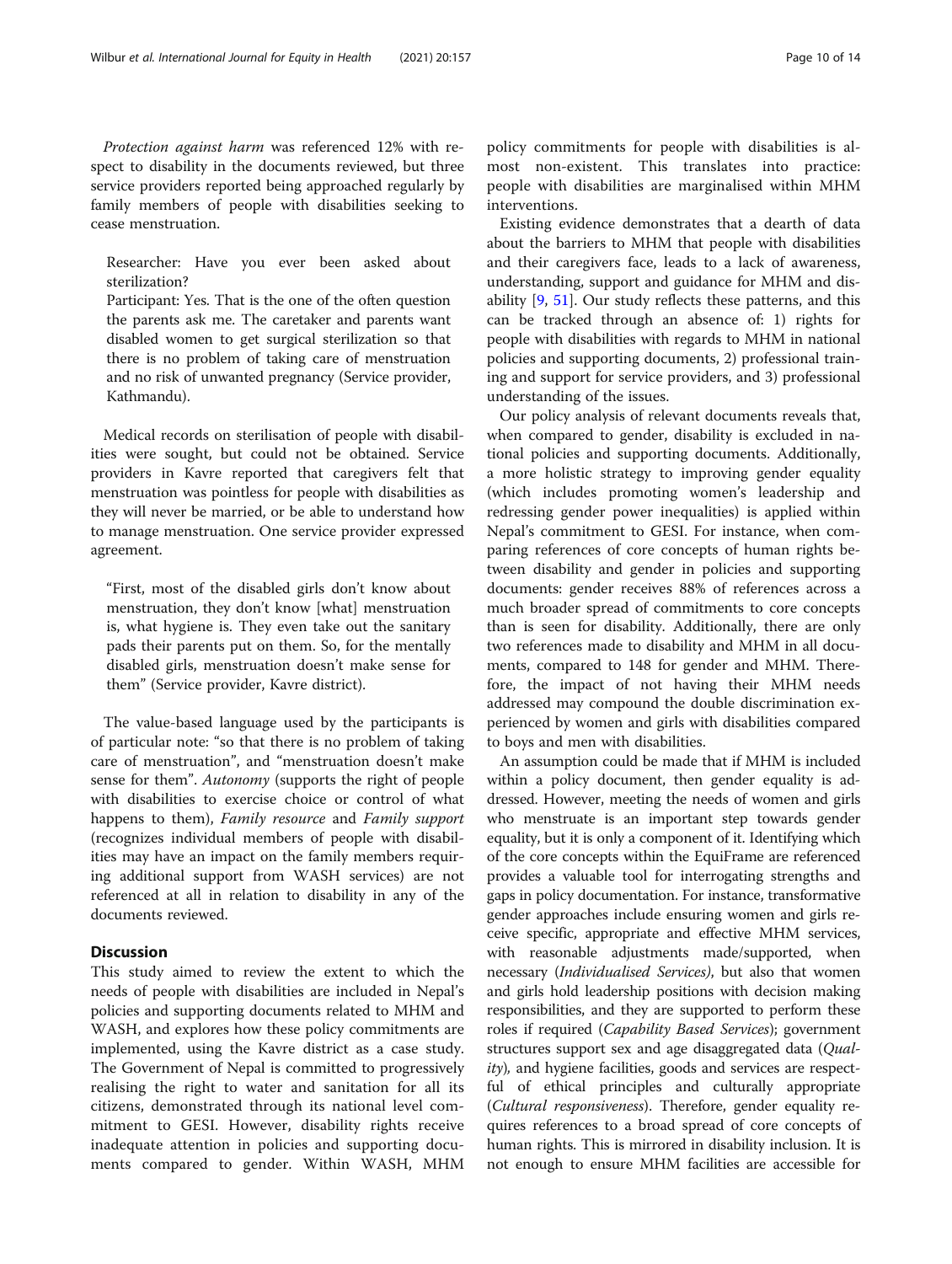people with disabilities (Individualised services); agency must be enhanced to ensure people with disabilities take decisions in relation to menstrual hygiene and that these decisions are acted upon (Participation and Autonomy). Key informants noted that the participation of people with disabilities in policy discourse and development were expected, but not enforced and was tokenistic. A lack of political engagement by people with disabilities is well referenced in global literature, even though it is a core human rights principle within the Convention on the Rights of Persons with Disabilities [\[16,](#page-12-0) [52](#page-13-0)–[56](#page-13-0)].

In terms of policy implementation, challenges that exist in the Kavre district include: inadequate staffing capacities and allocation of resources to implement and monitor national commitments, even where policy document references to core concepts are scored as 'high quality' and provide specific action points (i.e. the School Sector Development Plan). Reasons given were inadequate budget allocation for infrastructure, technical training and professional skills. This is unsurprising as limited capacities to implement national financing plans for WASH is a well-documented globally. In 2019, 75% of 107 countries reported having financing plans for WASH, but more than half of these were not implemented effectively, and less than 15% of countries had the required human resources or funds to deliver WASH plans [[56\]](#page-13-0). In terms of monitoring, 79% of countries have government led monitoring processes of national WASH targets, but only 10% reported having the human resources to do this [[56](#page-13-0)].

In the Kavre district, disability service providers had limited capacities and did not access all government funds allocated for disability programmes. A lack of ability to spend funds could result in even less focus on disability in national policies and plans. Our findings support existing literature on disability service provision, which highlight successes, but also challenges related to a lack of financial commitments, professional understanding and training as major challenges to implementation [[57](#page-13-0)–[60](#page-13-0)].

Supporting the development of evidence-based and professionally skilled practice (Quality) was not prioritised in policies and guidance documents. This resulted in key informant's limited understanding of disability and a focus on the requirements of people with mobility impairments. People with intellectual impairments were mentioned in relation to an inability to support their MHM requirements, and there was no mention of people with visual, hearing or communication impairments. People with these impairments are harder to reach through broad based interventions as additional inclusion measures are needed, such as sign language interpretation, working with caregivers or providing clear, simple and repetitive information [[16\]](#page-12-0). Subsequently, a

WASH infrastructure-based approach to improving MHM for people with mobility impairments in Nepal is prioritised, instead of a comprehensive and holistic strategy that addresses every aspect of MHM for all impairment groups, such as the provision of accurate and accessible information on the menstrual cycle and how to manage it hygienically.

Key informants cited successes related to accessible school toilets, but supporting children with disabilities in accessing school to use the facilities, and communicating MHM information in an accessible way were completely absent, even though this was committed to in the documents reviewed. None of the MHM interventions in schools included children with disabilities. Therefore, people with disabilities are marginalised within MHM interventions. As defined by de Albuquerque, marginalisation 'refers to the process that systematically denies people opportunities and resources that are available to other members of society, and which would otherwise serve to promote social integration' [[61](#page-13-0)]. Furthermore, as people with disabilities could not access information and services related to reproductive health, their right to health is violated. Existing literature calls for the integration of MHM into the education system, with efforts to ensure that these are inclusive of disability [[4,](#page-11-0) [62\]](#page-13-0). However, efforts must go further - outreach programmes, for people with disabilities who are not in school, must complement MHM programmes delivered through school platforms.

Global literature on MHM for people with disabilities who are unable to manage menstruation independently, highlights the central role of caregivers, as well as a lack of MHM information, guidance and support for them [[11,](#page-12-0) [12,](#page-12-0) [14,](#page-12-0) [15,](#page-12-0) [63](#page-13-0)]. Our study reflects this. Within policy documents, the human rights core concepts, Family resource (which recognizes the value of the family members of people with disabilities in addressing MHM needs), Family support and Autonomy, were not referenced against disability. There was also inadequate support and MHM guidance for caregivers in the Kavre district, which can lead caregivers to feel overwhelmed and isolated [[23\]](#page-12-0). These factors, along with menstrual taboos and disability discrimination, can result in the sterilisation of the person with a disability in order to cease menstruation and guard against unwanted pregnancies [[11,](#page-12-0) [12,](#page-12-0) [51,](#page-13-0) [64](#page-13-0)–[66\]](#page-13-0). We found indications that caregivers seek to sterilise people with disabilities who are unable to manage their menstruation independently. We also found that 'The National Adolescent Health' and 'Development Strategy' and the 'Nepal Health Sector Strategy' did not consider MHM, which indicates that MHM is not consistently considered part of health, or specifically sexual and reproductive health [[48](#page-12-0), [49\]](#page-13-0). A cross sectoral approach to addressing the sexual and reproductive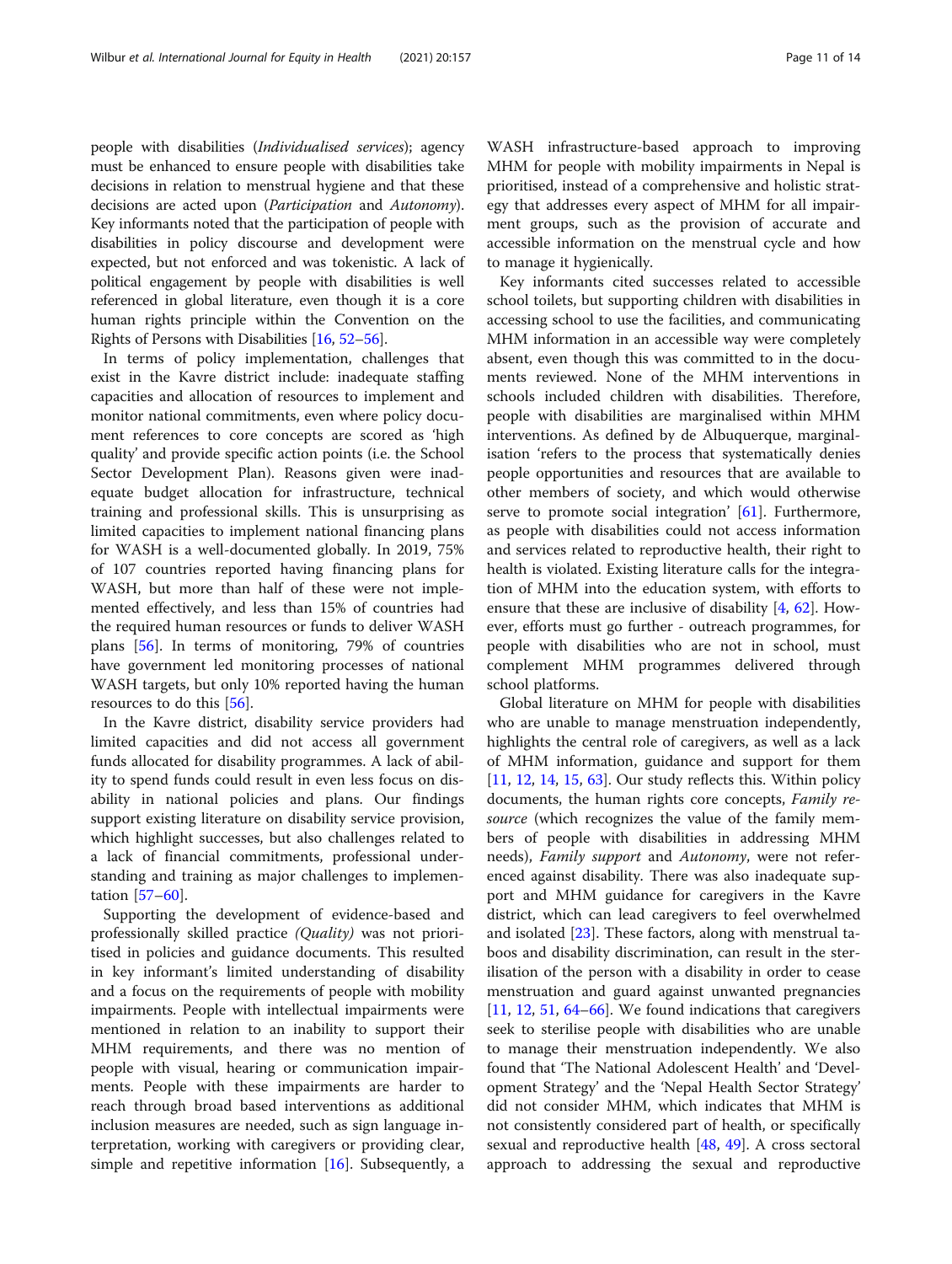<span id="page-11-0"></span>health and rights of people with disabilities, and women generally, needs to be considerably strengthened.

## Study strengths and limitations

A key strength of this study is that we used a structured tool for policy analysis to assess the inclusion of disability, compared to the inclusion of gender, in relevant policies and supporting documents in Nepal. We complemented this by looking at one district to consider the implementation of policies around disability, WASH and MHM.

Some limitations should be considered when interpreting the study findings. These include potential selection bias during the identification of policies and supporting documents, and that the MHM policy draft [\[29](#page-12-0)] was translated from Nepali into English via Google Translate. The latter was managed by a Nepali speaker who checked the translation and corrected inaccuracies. Expired policies and supporting documents were not included so an analysis of shifting policy priorities over time was not conducted.

## Conclusion

Though the Constitution of Nepal enshrines disability inclusion, we highlight consistent gaps in attention to disability and MHM in policies and practice. The Government of Nepal should invest in generating rigorous evidence about the barriers to MHM that people with disabilities and their caregivers face. Drawing on this data, training on these issues should be developed and delivered to improve professional understanding. With a more nuanced knowledge, policy makers could then integrate more core concepts of human rights against disability in policies and supporting documents and increase the focus on MHM. A more comprehensive, holistic and cross-sectoral strategy must be developed to addresses every aspect of MHM for people with disabilities, and will require provision of support and guidance for service providers. Addressing these recommendations would allow the Government of Nepal to progressively realise the rights of persons with disabilities to water and sanitation.

#### Abbreviations

GESI: Gender, Equality and Social Inclusion; LMIC: Low- and middle-income country; [LSHTM]: [London School of Hygiene & Tropical Mecidine]; MHM: Menstrual Health and Hygiene; MHM: Menstrual Hygiene Management; NGO: Non-Government Organisation; OPD: Organisations of Persons with Disabilities; VDC: Village Development Committees; WASH: Water, sanitation and hygiene

## Supplementary Information

The online version contains supplementary material available at [https://doi.](https://doi.org/10.1186/s12939-021-01463-w) [org/10.1186/s12939-021-01463-w](https://doi.org/10.1186/s12939-021-01463-w).

Additional file 1. Adapted EquiFrame for WASH, MHM and Disability. Additional file 2. Adapted EquiFrame for WASH, MHM and Gender.

#### Acknowledgements

The authors wish to thank the research team: Shubha Kayastha, Anita Sigdel and Amrita Gyawali, all research participants for their involvement in the study, as well as Sandhya Chaulagain, WaterAid Nepal, Karnali Integrated Rural Development and Research Centre and Centre for Integrated Urban Development for their time, advice and support.

#### Authors' contributions

Conceptualisation, JW; methodology, JW, HK, BT and NS; training of research team, JW; formal analysis, JW; investigation, JW, NS; data curation, JW; supervision, JW, HK, TM, SH and BT; project management, coordination and administration, JW; funding acquisition, TM, JW; writing—original draft preparation, JW; writing, review and editing, JW; visualisation, JW, IM; manuscript review, HK, BT, SH, NS, IM, GS. All authors have read and approved the manuscript.

#### Funding

Funding was provided by the Bill and Melinda Gates Foundation. The funders had no role in the design of the study, data extraction, analysis, interpretation or writing of the report.

#### Availability of data and materials

The data underlying this article will be shared on reasonable request to the corresponding author.

## **Declarations**

#### Ethics approval and consent to participate

Ethical approval for the study was granted by from the Research Ethics Committee at the London School of Hygiene and Tropical Medicine (LSHTM) (reference: 12091) and the Nepal Health Research Council 171 (reference: 102/2017). Informed consent was obtained and witnessed from each participant before enrolment. An information sheet/consent form (in Nepali or English) was given to, or read out to the participants by the research team. Informed written consent was received from all key informants. It was made clear that participation was voluntary.

#### Consent for publication

Not applicable.

#### Competing interests

The authors declare that they have no competing interests.

#### Author details

<sup>1</sup> London School of Hygiene & Tropical Medicine, Keppel Street, London WC1E 7HT, UK. <sup>2</sup>WaterAid Nepal, JM Road 10, Pabitra Tole Nakkhipot 44700 Nepal. <sup>3</sup>WaterAid, 27-29 Durham Street, London SE11 5JD, UK.

#### Received: 8 February 2021 Accepted: 29 April 2021 Published online: 08 July 2021

#### References

- 1. van Eijk AM, Zulaika G, Lenchner M, Mason L, Sivakami M, Nyothach E, et al. Menstrual cup use, leakage, acceptability, safety, and availability: a systematic review and meta-analysis. Lancet Public Health. 2019;4(8):e376– e93. [https://doi.org/10.1016/S2468-2667\(19\)30111-2](https://doi.org/10.1016/S2468-2667(19)30111-2).
- 2. WHO, UNICEF, JMP. Consultation on Draft Long List of Goal, Target and Indicator Options for Future Global Monitoring of Water, Sanitation and Hygiene 2012. Available from: [http://www.rural-water-supply.net/en/](http://www.rural-water-supply.net/en/resources/details/378) [resources/details/378.](http://www.rural-water-supply.net/en/resources/details/378)
- Sahin M. Guest editorial: tackling the stigma and gender marginalization related to menstruation via WASH in schools programmes. Waterlines. 2015; 34(1):3–6. <https://doi.org/10.3362/1756-3488.2015.001>.
- 4. Sommer M, Caruso BA, Sahin M, Calderon T, Cavill S, Mahon T, et al. A time for global action: addressing girls' menstrual hygiene management needs in schools. PLoS Med. 2016;13(2):e1001962. [https://doi.org/10.1371/journal.](https://doi.org/10.1371/journal.pmed.1001962) [pmed.1001962.](https://doi.org/10.1371/journal.pmed.1001962)
- 5. Sommer M, Chandraratna S, Cavill S, et al. Managing menstruation in the workplace: an overlooked issue in low- and middle-income countries. Int J Equity Health. 2016;15:86. [https://doi.org/10.1186/s12939-016-0379-8.](https://doi.org/10.1186/s12939-016-0379-8)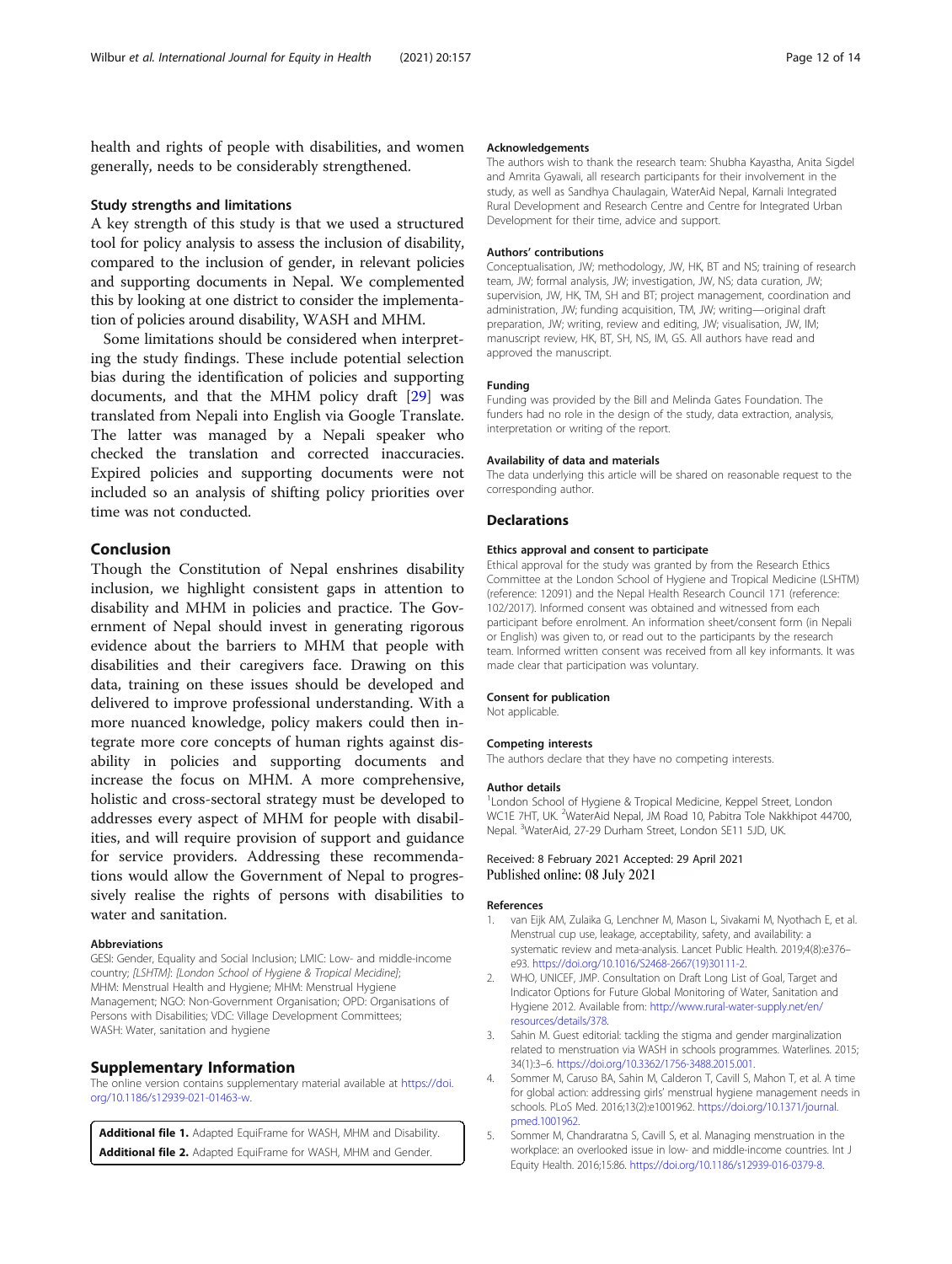- <span id="page-12-0"></span>6. Côté I, Jacobs P, Cumming D. Work loss associated with increased menstrual loss in the United States. Obstet Gynecol. 2002;100(4):683–7. [https://doi.org/10.1016/s0029-7844\(02\)02094-x.](https://doi.org/10.1016/s0029-7844(02)02094-x)
- 7. Phillips-Howard PA, Otieno G, Burmen B, et al. Menstrual Needs and Associations with Sexual and Reproductive Risks in Rural Kenyan Females: A Cross-Sectional Behavioral Survey Linked with HIV Prevalence. J Womens Health (Larchmt). 2015;24(10):801-11. [https://doi.org/10.1089/jwh.2014.5031.](https://doi.org/10.1089/jwh.2014.5031)
- Sommer M. Where the education system and women's bodies collide: the social and health impact of girls' experiences of menstruation and schooling in Tanzania. J Adolesc. 2010;33(4):521–9. [https://doi.org/10.1016/](https://doi.org/10.1016/j.adolescence.2009.03.008) [j.adolescence.2009.03.008.](https://doi.org/10.1016/j.adolescence.2009.03.008)
- 9. Wilbur J, Torondel B, Hameed S, Mahon T, Kuper H. Systematic review of menstrual hygiene management requirements, its barriers and strategies for disabled people. PLoS One. 2019;14(2):e0210974. [https://doi.org/10.1371/](https://doi.org/10.1371/journal.pone.0210974) [journal.pone.0210974](https://doi.org/10.1371/journal.pone.0210974)
- 10. Dündar T, Özsoy S. Menstrual hygiene management among visually impaired women. British Journal of Visual Impairment. 2020;38(3):347-62. <https://doi.org/10.1177/0264619620911441>.
- 11. Chou YC, Lu ZY. Caring for a daughter with intellectual disabilities in managing menstruation: a mother's perspective. J Intellect Develop Disabil. 2012;37(1):1–10. [https://doi.org/10.3109/13668250.2011.651615.](https://doi.org/10.3109/13668250.2011.651615)
- 12. Thapa P, Sivakami M. Lost in transition: menstrual experiences of intellectually disabled school-going adolescents in Delhi, India. Waterlines. 2017;36(4):317–38. <https://doi.org/10.3362/1756-3488.17-00012>.
- 13. Ibralic I, Sinanovic O, Memisevic H. Age at menarche and premenstrual syndrome in adolescent girls with intellectual disability in Bosnia and Herzegovina. Res Dev Disabil. 2010;31(3):800–3. [https://doi.org/10.1016/j.ridd.2010.02.004.](https://doi.org/10.1016/j.ridd.2010.02.004)
- 14. Lin LP, Lin PY, Chu CM, Lin JD. Predictors of caregiver supportive behaviors towards reproductive health care for women with intellectual disabilities. Res Dev Disabil. 2011;32(2):824–9. [https://doi.org/10.1016/j.ridd.2010.10.015.](https://doi.org/10.1016/j.ridd.2010.10.015)
- 15. Lin LP, Lin PY, Hsu SW, Loh CH, Lin JD, Lai CI, et al. Caregiver awareness of reproductive health issues for women with intellectual disabilities. BMC Public Health. 2011;11(1):59. <https://doi.org/10.1186/1471-2458-11-59>.
- 16. Saran, A, White, H, Kuper, H. Evidence and gap map of studies assessing the effectiveness of interventions for people with disabilities in low-and middle‐income countries. Campbell Systematic Reviews. 2020;16:e1070. [https://doi.org/10.1002/cl2.1070.](https://doi.org/10.1002/cl2.1070)
- 17. Hennegan J, Torondel B, Phillips-Howard PA, Sommer M, Montgomery P. Time to talk about menstruation: a response. Lancet. 2017;390(10097):845–6. [https://doi.org/10.1016/S0140-6736\(17\)31950-5.](https://doi.org/10.1016/S0140-6736(17)31950-5)
- 18. Sommer M, Hirsch JS, Nathanson C, Parker RG. Comfortably, safely, and without shame: defining menstrual hygiene management as a public health issue. Am J Public Health. 2015;105(7):1302–11. [https://doi.org/10.2105/A](https://doi.org/10.2105/AJPH.2014.302525) [JPH.2014.302525.](https://doi.org/10.2105/AJPH.2014.302525)
- 19. de Albuquerque C. Realising the human rights to water and sanitation: a handbook by the UN special rapporteur, Catarina De Alburquerque: Legislative, regulatory and policy frameworks; 2014. Available at [https://](https://www.ohchr.org/en/issues/waterandsanitation/srwater/pages/handbook.aspx) [www.ohchr.org/en/issues/waterandsanitation/srwater/pages/handbook.aspx.](https://www.ohchr.org/en/issues/waterandsanitation/srwater/pages/handbook.aspx)
- 20. UN Water. Eliminating discrimination and inequalities in access to water and sanitation. 2015. Available at [https://www.unwater.org/publications/](https://www.unwater.org/publications/eliminating-discrimination-inequalities-access-water-sanitation/) [eliminating-discrimination-inequalities-access-water-sanitation/](https://www.unwater.org/publications/eliminating-discrimination-inequalities-access-water-sanitation/).
- 21. Bhusal CK. Practice of Menstrual Hygiene and Associated Factors among Adolescent School Girls in Dang District, Nepal. Adv Prev Med. 2020;2020: 1292070.
- 22. Sumpter C, Torondel B. A systematic review of the health and social effects of menstrual hygiene management. PLoS One. 2013;8(4):e62004. [https://doi.](https://doi.org/10.1371/journal.pone.0062004) [org/10.1371/journal.pone.0062004.](https://doi.org/10.1371/journal.pone.0062004)
- 23. Wilbur J, Kayastha S, Mahon T, Torondel B, Hameed S, Sigdel A, et al. Qualitative study exploring the barriers to menstrual hygiene management faced by adolescents and young people with a disability, and their carers in the Kavrepalanchok district, Nepal. BMC Public Health. 2021;21(1):476. <https://doi.org/10.1186/s12889-021-10439-y>.
- 24. Arksey H, O'Malley L. Scoping studies: towards a methodological framework. Int J Soc Res Methodol. 2005;8(1):19–32. [https://doi.org/10.1080/1364557032](https://doi.org/10.1080/1364557032000119616) [000119616](https://doi.org/10.1080/1364557032000119616)
- 25. PSI Nepal. 2017 Scoping Review and Preliminary Mapping Menstrual Health and Hygiene Management in Nepal 2017. Available at [https://ma](https://maverickcollective.org/wp-content/uploads/2017/06/Scoping-Review-and-Preliminary-Mapping-of-Menstrual-Health-in-Nepal.pdf) [verickcollective.org/wp-content/uploads/2017/06/Scoping-Review-and-](https://maverickcollective.org/wp-content/uploads/2017/06/Scoping-Review-and-Preliminary-Mapping-of-Menstrual-Health-in-Nepal.pdf)[Preliminary-Mapping-of-Menstrual-Health-in-Nepal.pdf.](https://maverickcollective.org/wp-content/uploads/2017/06/Scoping-Review-and-Preliminary-Mapping-of-Menstrual-Health-in-Nepal.pdf)
- 26. WaterAid. Menstruation Matters!; nd. Available at: [https://washmatters.wa](https://washmatters.wateraid.org/publications/menstrual-hygiene-matters) [teraid.org/publications/menstrual-hygiene-matters.](https://washmatters.wateraid.org/publications/menstrual-hygiene-matters)
- 27. Government of Nepal. राष्ट्रिय मयााददत मष्ट्रहनावारी नीष्ट्रत २०७४. 2020.
- 28. Hennegan J, Shannon A, Rubli J, Schwab K, Melendez-Torres G. Women's and girls' experiences of menstruation in low- and middle-income countries: a systematic review and qualitative metasynthesis. PLoS Med. 2019;16(5):e1002803. <https://doi.org/10.1371/journal.pmed.1002803>.
- 29. Amin M, MacLachlan M, Mannan H, El Tayeb S, El Khatim A, Swartz L, et al. EquiFrame: a framework for analysis of the inclusion of human rights and vulnerable groups in health policies. Health Hum Rights. 2011;13(2):1–20.
- 30. Mannan H, Amin M, MacLachlan M, El Tayeb S, El Khatim A, Bedri N, McVeigh J, Swartz L, Munthali A, Van Rooy G, Eide A, Schneider M. The EquiFrame Manual: A tool for Evaluating and Promoting the Inclusion of Vulnerable Groups and Core Concepts of Human Rights in Health Policy Documents. Dublin: The Global Health Press; 2011.
- 31. Government of Nepal, Ministry of Education. School Sector Development Plan 2016-2023 (2016).
- 32. Baumann SE, Lhaki P, Burke JG. Assessing the role of caste/ethnicity in predicting menstrual knowledge, attitudes, and practices in Nepal. Glob Public Health. 2019;14(9):1288–301. [https://doi.org/10.1080/17441692.2019.1](https://doi.org/10.1080/17441692.2019.1583267) [583267](https://doi.org/10.1080/17441692.2019.1583267).
- 33. Ranabhat C, Kim C-B, Choi EH, Aryal A, Park MB, Doh YA. Chhaupadi culture and reproductive health of women in Nepal. Asia Pac J Public Health. 2015; 27(7):785–95. [https://doi.org/10.1177/1010539515602743.](https://doi.org/10.1177/1010539515602743)
- 34. Cardoso LF, Clark CJ, Rivers K, Ferguson G, Shrestha B, Gupta J. Menstrual restriction prevalence and association with intimate partner violence among Nepali women. BMJ Sex Reprod Health. 2019;45(1):38. [https://doi.org/10.113](https://doi.org/10.1136/bmjsrh-2017-101908) [6/bmjsrh-2017-101908](https://doi.org/10.1136/bmjsrh-2017-101908).
- 35. Amatya P, Ghimire S, Callahan KE, Baral BK, Poudel KC. Practice and lived experience of menstrual exiles (Chhaupadi) among adolescent girls in farwestern Nepal. PLoS One. 2018;13(12):e0208260. [https://doi.org/10.1371/](https://doi.org/10.1371/journal.pone.0208260) [journal.pone.0208260](https://doi.org/10.1371/journal.pone.0208260).
- 36. Crawford M, Menger LM, Kaufman MR. 'This is a natural process': managing menstrual stigma in Nepal. Cult Health Sex. 2014;16(4):426-39. [https://doi.](https://doi.org/10.1080/13691058.2014.887147) [org/10.1080/13691058.2014.887147.](https://doi.org/10.1080/13691058.2014.887147)
- Patton MQ. Qualitative research & evaluation methods. Thousand Oaks: Sage Publications; 2002.
- 38. Browne K. Snowball sampling: using social networks to research nonheterosexual women. Int J Soc Res Methodol. 2005;8(1):47–60. [https://doi.](https://doi.org/10.1080/1364557032000081663) [org/10.1080/1364557032000081663.](https://doi.org/10.1080/1364557032000081663)
- 39. Palinkas LA, Horwitz SM, Green CA, Wisdom JP, Duan N, Hoagwood K. Purposeful sampling for qualitative data collection and analysis in mixed method implementation research. Admin Pol Ment Health. 2015;42(5):533– 44. [https://doi.org/10.1007/s10488-013-0528-y.](https://doi.org/10.1007/s10488-013-0528-y)
- Shrestha P. In: Sewerage Management & Environmental Sanitation Section DoWSaSM, editor. Systems strengthening for sanitation in Nepal (PowerPoint presentation); 2019.
- 41. Constituent Assembly Secretariat, Constitution of Nepal, 2015, Unofficial English Translation (2015). Available at [http://extwprlegs1.fao.org/docs/pdf/](http://extwprlegs1.fao.org/docs/pdf/nep155698b.pdf) [nep155698b.pdf.](http://extwprlegs1.fao.org/docs/pdf/nep155698b.pdf)
- 42. United Nations DoEaSA. Resolution adopted by the General Assembly on 28 July 2010; 64/292. The human right to water and sanitation. 2010. Available at [https://www.un.org/waterforlifedecade/human\\_right\\_to\\_water.shtml.](https://www.un.org/waterforlifedecade/human_right_to_water.shtml)
- 43. Government of Nepal. Nepal Water Supply, Sanitation and Hygiene Sector Development Plan (2017 – 2030). In: Ministry of Water Supply and Sanitation Sector EIUS, editor. 2017.
- 44. United Nations. Sustainable Development Goal 6: Ensure availability and sustainable management of water and sanitation for all 2015. Available from: [https://sustainabledevelopment.un.org/sdg6.](https://sustainabledevelopment.un.org/sdg6)
- 45. Nepal Fertility Care Center. Integrating menstrual hygiene management into school health program. 2017.
- 46. Government of Nepal, Ministry of Education School WASH Procedure 2018 (2074). Endorsed second Amendment as per the decision of Center for Education and Human Resource Development (CEHRD), from director general level on 2076/06/14. Available at [https://www.doe.gov.np/article/](https://www.doe.gov.np/article/958/wash-in-school-procedure.html) [958/wash-in-school-procedure.html.](https://www.doe.gov.np/article/958/wash-in-school-procedure.html)
- 47. Government of Nepal, Ministry of Health, Department of Health Services, Family Health Division, National Adolescent Health and Development Strategy (2000). Available at [https://www.mohp.gov.np/downloads/A](https://www.mohp.gov.np/downloads/Adolescent%20Health%20Strategy.pdf) [dolescent%20Health%20Strategy.pdf.](https://www.mohp.gov.np/downloads/Adolescent%20Health%20Strategy.pdf)
- 48. Government of Nepal, Ministry of Health and Population, Nepal Health Sector Strategy, 2015-2020 (2015). Available at [http://www.nhssp.org.np/](http://www.nhssp.org.np/NHSSP_Archives/health_policy/NHSS_english_book_2015.pdf) [NHSSP\\_Archives/health\\_policy/NHSS\\_english\\_book\\_2015.pdf.](http://www.nhssp.org.np/NHSSP_Archives/health_policy/NHSS_english_book_2015.pdf)